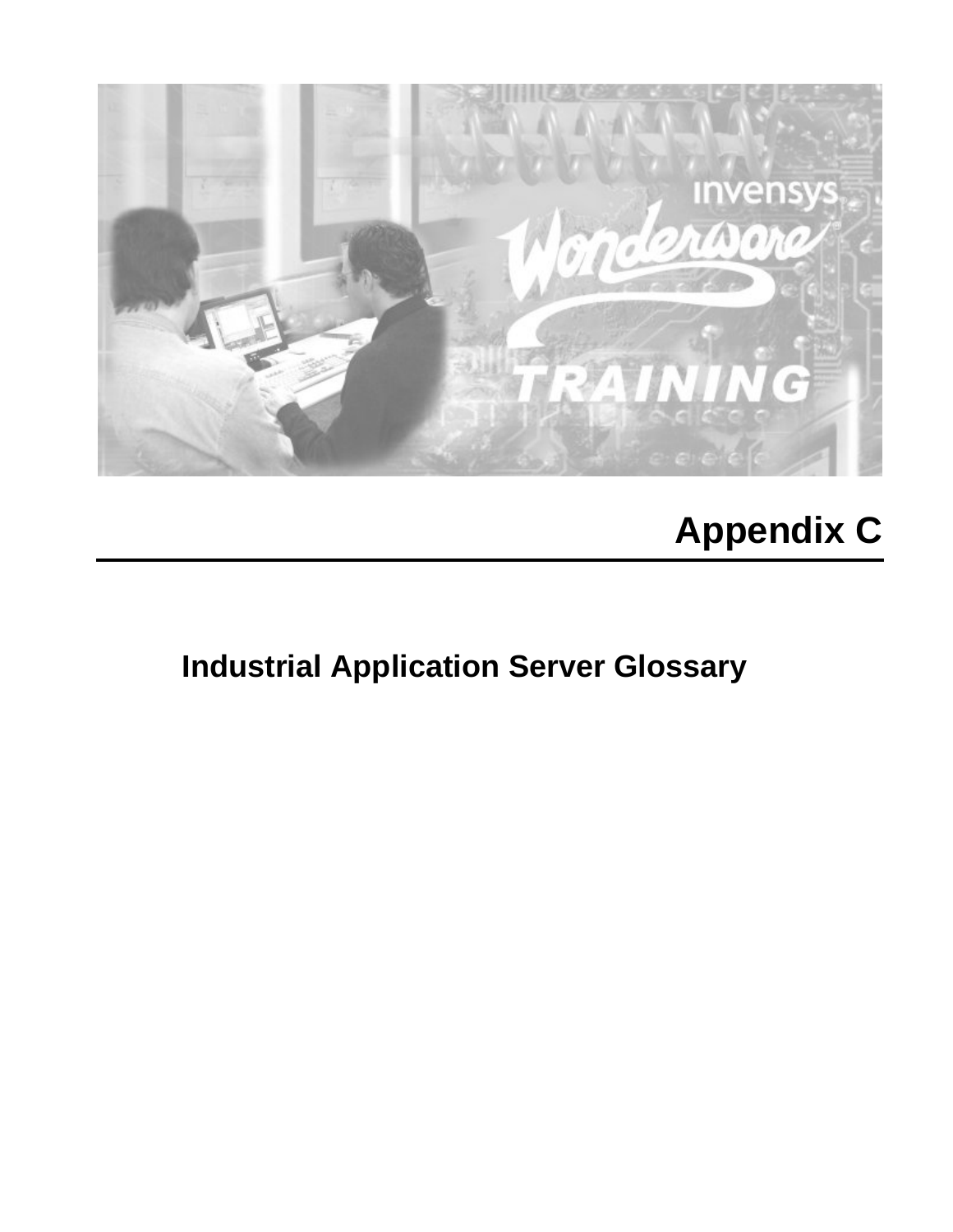# **Application**

A collection of objects within a Galaxy Repository that performs an automation task. Synonymous with Galaxy. There may be one or more applications within a Galaxy Repository.

## **Application Engine (AppEngine)**

A scan-based engine that hosts and executes the runtime logic contained within AutomationObjects.

## **ApplicationObject**

An AutomationObject that represents some element of your application. This may include things such as (but not limited to) an automation process component (for instance, a thermocouple, pump, motor, valve, reactor, or tank) or associated application component (for instance, function block, PID loop, Sequential Function Chart, Ladder Logic program, batch phase, or SPC data sheet).

## **Application Views**

The Applications Views pane displays the object-related contents of the Galaxy in three different ways: Model, Deployment, and Derivation Views. The Model View is the default display when the IDE is first opened.

## **ArchestrA**

The distributed architecture for supervisory control and manufacturing information systems. It is an open and extensible technology based on a distributed, object-based design.

## **ArchestrA Object Toolkit**

A programmer's tool used to create new ApplicationObjects and Device Integration Object Templates, including their configuration and run-time implementations. Includes a developer tool used to build DI Objects and create unique Domain Objects that interact with DI Objects in the ArchestrA environment.

#### **Area**

A logical grouping of AutomationObjects that represents an area or unit of a plant. It is used to group related AutomationObjects for alarm, history, and security purposes. It is represented by an Area AutomationObject.

#### **Area Object**

The System Object that represents an Area of your plant within a Galaxy. The Area Object acts as an alarm concentrator, and is used to place other Automation Objects into proper context with respect to the actual physical automation layout.

#### **Assignment**

The designation of a host for an AutomationObject. For example, an AppEngine AutomationObject is assigned to a WinPlatform AutomationObject.

#### **Attribute**

An externally accessible data item of an AutomationObject.

#### **Attribute Reference String**

A text string that references an attribute of an AutomationObject.

## **AutomationObject**

A type of object that represents permanent things in your plant (such as Application Objects or Device Integration Objects) as objects with user-defined, unique names within the Galaxy. It provides a standard way to create, name, download, execute, and monitor the represented component.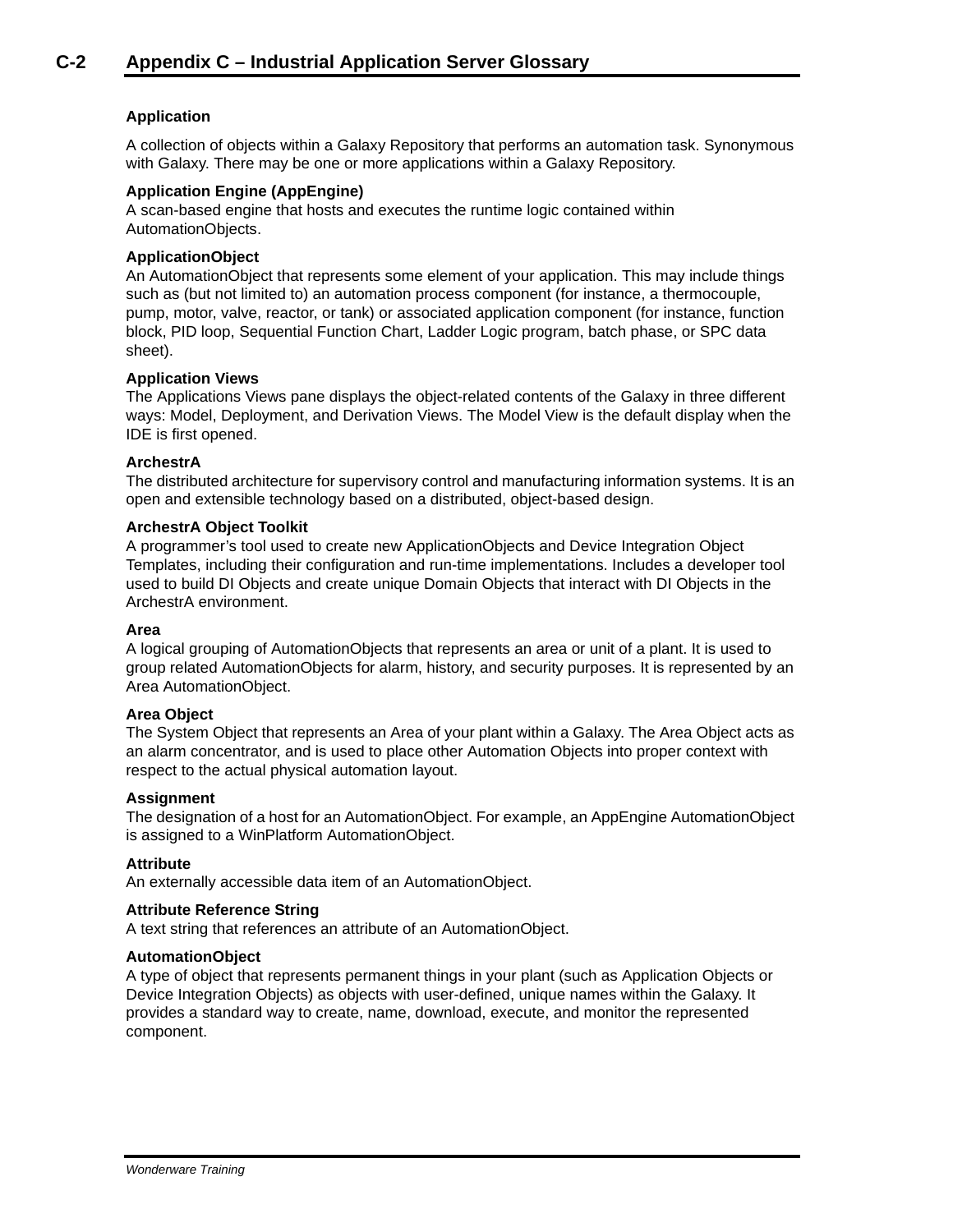## **Automation Object Server (AOS)**

A computer that hosts one or more application engines and associated automation objects. An Industrial Application Server Galaxy Namespace can contain several Automation Object Servers, each which requires a Platform.

#### **Backup Application Engine**

The object created by the ArchestrA infrastructure when the Primary object has been enabled for redundancy. See **Redundancy** for further detail.

#### **Base Template**

A root template at the top of a derived hierarchy. Unlike other templates, a base template is not derived from another template but developed with the Application Object Toolkit and imported into a Galaxy. Base templates and derived templates always have a \$ before their name in the IDE.

#### **Block Read Group**

A DAGroup that is triggered by the user or another object. It reads a block of data from the external data source and indicates the completion status.

#### **Block Write Group**

A DAGroup that is triggered by the user or another object after all the required data items have been set. The block of data is then sent to the external data device. When the block write is complete, it indicates the completion status.

#### **Bootstrap**

The base ArchestrA service which is required on all ArchestrA computers. It provides the base software environment to enable a platform and allows a computer to be included in the Galaxy Namespace.

#### **Change Log**

The revision history that tracks the life cycle activities of ArchestrA Objects, such as object creation, check-in/check-out, deployment, and import/export.

## **Change Propagation**

The ability to create templates which will allow each component template to support changes such that a change in one of the elements can be automatically propagated to all  $-$  or select, related  $$ instances.

#### **Check-In**

IDE operation for making a configured object available for other users to Check-Out and use.

#### **Check-Out**

IDE operation for the purpose of editing an object. It makes the item unavailable for other users to Check-Out.

#### **Checkpoint**

The act of persisting to disk the configuration, state, and all associated data necessary to support automatic restart of a running AutomationObject. The restarted object has the same configuration, state, and associated data as the last checkpoint image on disk.

#### **Compound Object.**

An Application Object that contains at least one other Application Object.

#### **Contained Name**

An alternate naming convention that when combined with the tag name of the root container object, results in the Hierarchical Name. For instance, for a given object, it's Hierarchical Name = Line1.Tank1.InletValve and its Contained Name= InletValve

#### **Containment**

The notion of hierarchical grouping that allows one or more AutomationObjects to exist within the name space of a parent AutomationObject and be treated like parts of the parent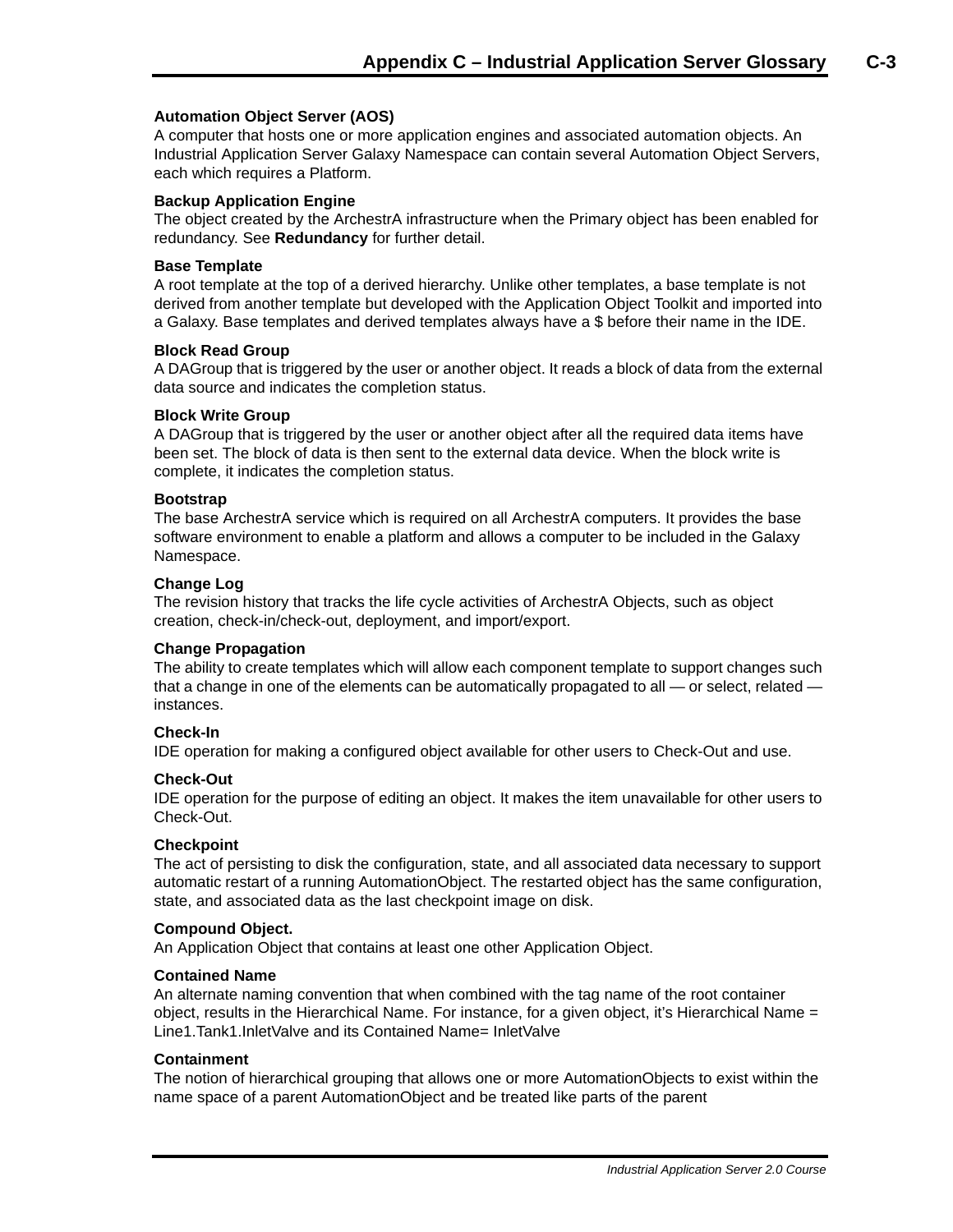AutomationObject. This functionality allows for relative referencing to be defined at the template and instance level.

## **DAGroup**

A data access group associated with Device Integration Objects. It defines how communications is achieved with external data sources. It can be a ScanGroup, Block Read or Block Write groups.

## **DAServer Manager (DAS Manager)**

The System Management Console (SMC) snap-in supplied by the DAServer that provides the required user interface for activation, configuration, and diagnosis of the DAServer.

## **Data Access Server (DAServer)**

The server executable that handles all communications between field devices and client applications. Similar in function to I/O Servers but with more advanced capabilities.

## **Data Access Server Toolkit (DAS Toolkit)**

A developer tool used to build Data Access Servers (DAServers).

## **Deployment**

The operation which instantiates an automation object instance in the ArchestrA runtime. This action involves installing all the necessary software and instantiating the object on the target platform with the objects default attribute data from Galaxy Repository.

## **Deployment View**

The part of the Applications View in the IDE that shows how objects are physically dispersed across Platforms, Areas and Engines. This is a view of how the application is spread across computing resources.

## **Derivation**

The creation of a new Template based on an existing Template.

## **Derivation View**

The part of the Applications View in the IDE that shows the parent-child relationship between base templates, derived templates and derived instances. A view into the genealogy of the application.

## **Derived Template**

Any template with a parent template.

## **Device Integration Object (DIObjects)**

An AutomationObject that represents the communication with external devices or software. DIObjects run on an Application Engine, and include DINetwork and DIDevice objects.

#### **DIDevice Object**

An object that represents the actual external device (for example, a PLC or RTU) that is associated with a DINetwork Object. It provides the ability to diagnose and browse data registers of the DAGroups for that device.

#### **DINetwork Object**

An object that represents the network interface port to the device via the Data Access Server or the object that represents the communications path to another software application. It provides diagnostics and configuration for that specific network card.

## **Engine Object**

An ArchestrA system enabled object that contains Local Message Exchange and provides a host for Application objects, Device Integration objects and Area objects.

#### **Event Record**

The data that is transferred about the system and logged when a defined event changes state (for instance, an analog crosses its high level limit, an acknowledgement is made, or an operator logs in to the system).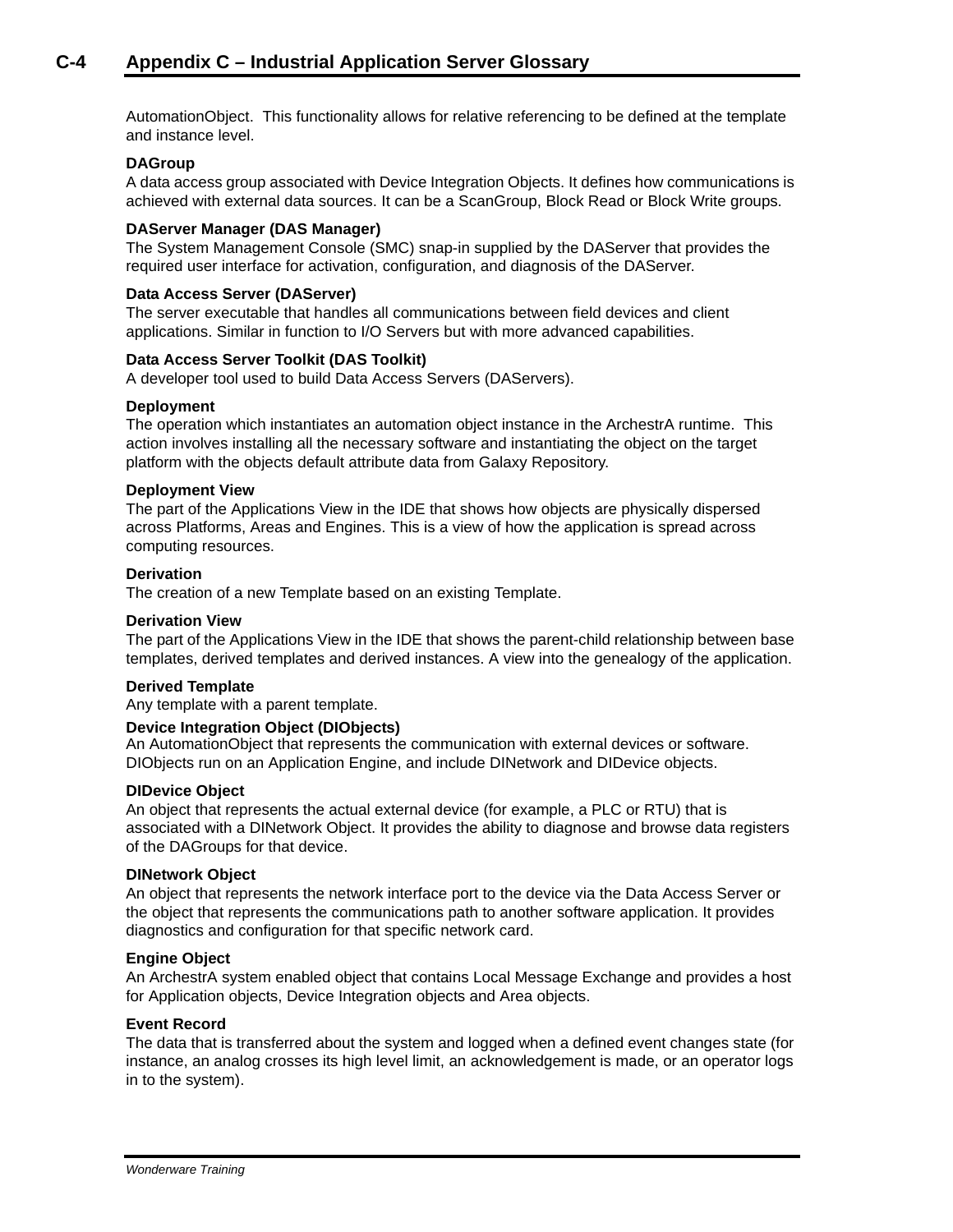## **Export**

The act of generating a Package file (.aaPKG file extension) from persisted data in the Galaxy Database. The resulting .aaPKG file can be imported into another Galaxy through the IDE import mechanism.

#### **FactorySuite Gateway**

FactorySuite Gateway is a Microsoft Windows application program that acts as a communications protocol converter. Built with the ArchestrA DAS Toolkit, FS Gateway can be used to link clients and data sources that communicate using different data access protocals.

#### **Galaxy**

The entire application. The complete ArchestrA system consisting of a single logical name space (defined by the Galaxy Database) and a collection of Platforms, Engines and objects. One or more networked PC's that constitute an automation system. This is referred to as the Galaxy Namespace.

## **Galaxy Database**

The relational database containing all persistent configuration information like Templates, Instances, Security, etc. in a Galaxy Repository.

## **Galaxy Database Manager**

The Galaxy Database Manager is a utility you can use to manage your Galaxies. It can back up and restore Galaxies should they become corrupted or to reproduce a Galaxy on another computer. The Galaxy Database Manager is part of the System Management Console (SMC).

## **GalaxyObject**

The object that represents a Galaxy.

## **Galaxy Repository**

The software sub-system consisting of one or more Galaxy Databases.

#### **Hierarchical Name**

The name of the object in the context of its container object. For instance, Tank1.OutletValve, where an object called Tank1 contains the OutletValve object.

# **Historical Storage System (Historian)**

The time series data storage system, used to compress and store high volumes of time series data for latter retrieval. For the Industrial Application Server, the standard Historian is IndustrialSQL Server.

# **Host**

The parent instance of a child instance in the deployment view. (Example: a Platform instance is a Host for an AppEngine instance).

# **Import**

The act of reading a .aaPKG File and using it to create AutomationObject instances and Templates in the Galaxy Repository.

#### **Industrial Application Server**

Refers to the FactorySuite A<sup>2</sup> Supervisory Control Platform, commonly known as the Application Server. The Industrial Application Server is sized by (a) the number of Workstation / Server Platforms, (b) by real I/O in the system, and (c) the number of Terminal Services sessions. The Application Server license is per Galaxy. An Application Server can be distributed across multiple computers as part of a single Galaxy Namespace. The Industrial Application Server is designed to leverage existing Wonderware products such as InTouch for visualization, Industrial SQL as its historian, and the device Integration product line (I/O Servers) for device communications. The Industrial Application Server uses InTouch v8.0 or InTouch View v8.0 for visualization with the addition of Platforms to the visualization node.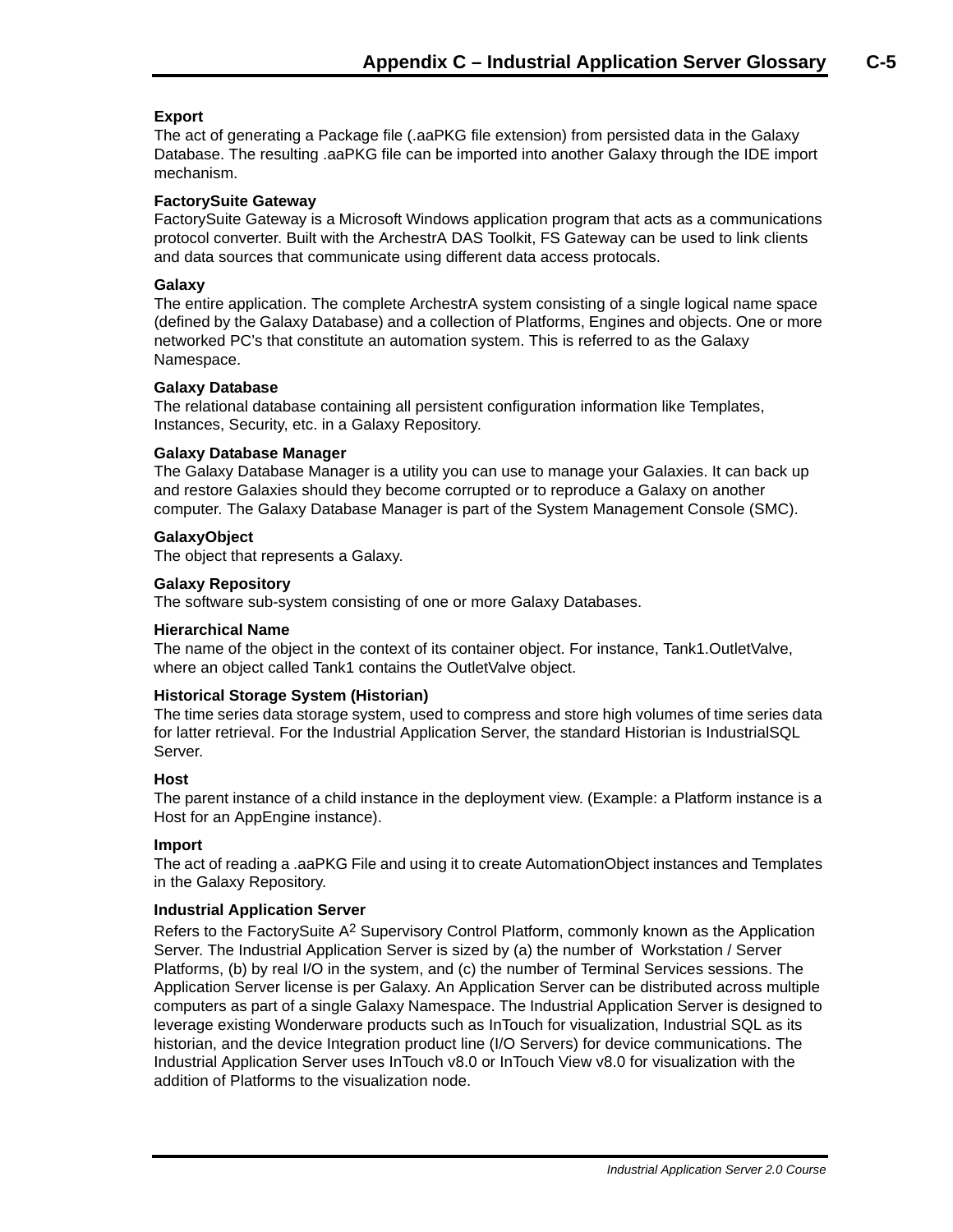## **Instance**

An object, which is a unique representation of a template that can exist in runtime.

#### **Instantiation**

The creation of a new object instance based on a corresponding Template.

## **Integrated Development Environment (IDE)**

The Integrated Development Environment (IDE) is the user interface for the configuration side of Application Server. It is used to manage templates, create object instances, deploy and un-deploy objects and a host of other functions associated with the development and maintenance of the system. It is only available as part of the FactorySuite A2 Development License.

#### **InTouch View**

InTouch View Clients are InTouch Runtime Version 8.0 clients that solely use of the Industrial Application Server for its data source. In addition, standard InTouch v8.0 runtimes can leverage the Industrial Application Server with the addition of a Platform license.

#### **I/O Count**

Number of I/O points being accessed into the Galaxy. I/O points are real I/O and are not equivalent to InTouch tags. I/O count is based on the number of I/O points that are configured through an OPC Server, I/O Server, DA Server or InTouch Proxy Object, over the whole Application Server namespace, regardless of how many PCs are in the system.

#### **Life Cycle Cost**

The cost of a Supervisory Control System attributed to initial development, application changes and on-going maintenance. The Industrial Application Server reduces these costs through the use of a compnent object-based development environment and automated change propagation capabilities.

#### **Live Mode**

An action in ActiveFactory™ that enables the configuration of a Runtime application to be refreshed at a designated interval.

#### **Log Viewer**

A Microsoft Management Console (MMC) snap-in that provides a user interface for viewing messages reported to the LogViewer.

#### **Message Exchange**

The object to object communications protocol used by ArchestrA and the Industrial Application Server.

#### **Model View**

The part of the Applications View in the IDE that shows how objects are arranged to describe the physical layout of the plant and supervisory process being controlled.

#### **Object**

Any template or instance found in a Galaxy Database. A common characteristic of all objects is they are stored as separate components in the Galaxy Repository.

#### **Object Extensions**

The capability to add additional functions to an Automation Object while not altering the objects original behavior. Can be added to derived templates and object instances. They include Scripts, User Defined Attributes (UDAs) and Attribute Extensions.

#### **Object Viewer**

A utility in which you can view the attribute values of the selected object in run-time. This utility is only available when an object is deployed. Object Viewer provides the user with diagnostic information on Application Objects for the purpose of detecting performance parameters, resource consumption and reliability measurements. In addition to viewing an object's data value, data quality and the communication status of the object, you can also modify some of it's attributes for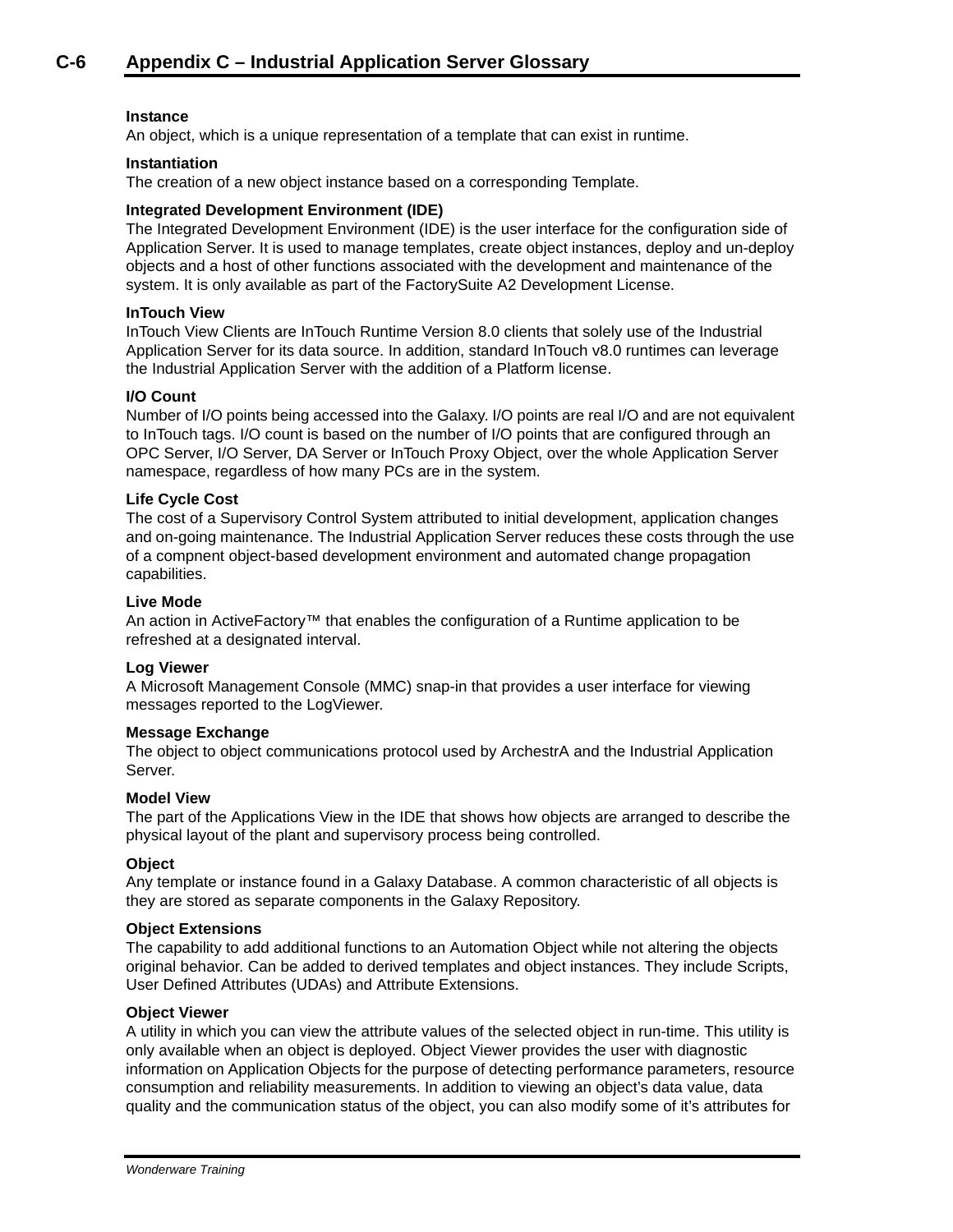diagnostic testing. Modifications can include adjusting timing parameters and setting objects in an execution or idle mode.

## **OffScan**

The state of an Object that indicates it is idle and not ready to execute its normal runtime processing.

## **OnScan**

The state of an Object in which it is performing its normal runtime processing based on a configured schedule.

## **Package Definition File (.aaPDF)**

The standard description file that contains the configuration data and implementation code for a base template. File extension is .aaPDF.

## **Package File (.aaPKG)**

The standard description file that contains the configuration data and implementation code for one or more object instances or Templates. File extension is .aaPKG.

## **Platform Count**

Number of PCs in the Galaxy. Each Workstation and/or Server communicating directly with the Application Server requires a platform to be part of the Galaxy Namespace. This includes each InTouch 8.0 or higher and InTouch View 8.0 or higher client. Each InTouch Terminal Services Session needs IAS Terminal Services Session License. A Platform License includes a per seat FSCAL2000 with Microsoft 2000 SQL Server CAL. Stand-alone computers that only host InSQL Servers or remote DA Servers do not need a platform license.

## **Platform Manager**

The Platform Manager provides Galaxy application diagnostics by allowing you to view the runtime status of some system objects and to perform actions upon those objects. Actions include setting platforms and engines in an executable or idle mode and starting and stopping platforms and engines. This utility is an extension snap-in to the ArchestrA System Management Console (SMC).

# **Platform Object**

An object that represents a single computer in a Galaxy, consisting of a system wide message exchange component and a set of basic services. This object hosts all Application Engines.

# **PLC**

Programmable logic controller.

#### **Properties**

Data common to all attributes of objects, such as name, value, quality, and data type.

# **Proxy Object**

A Proxy Objects is an Automation Object that represents an actual product for the purpose of device integration with the Industrial Application Server or InTouch® HMI. For example, there is a Proxy Object that enables the Industrial Application Server to access an OPC server.

# **Redundancy**

# **During Configuration**

- Primary object: The object intended as the main or central provider of the functionality in the run-time. For AppEngines, it is the object you enable for redundancy. For data acquisition, it is the DIObject you intend to use first as your data source in the run-time.
- Backup object: The object that provides the functionality of the Primary object when it fails. For AppEngines, it is the object created by the ArchestrA infrastructure when the Primary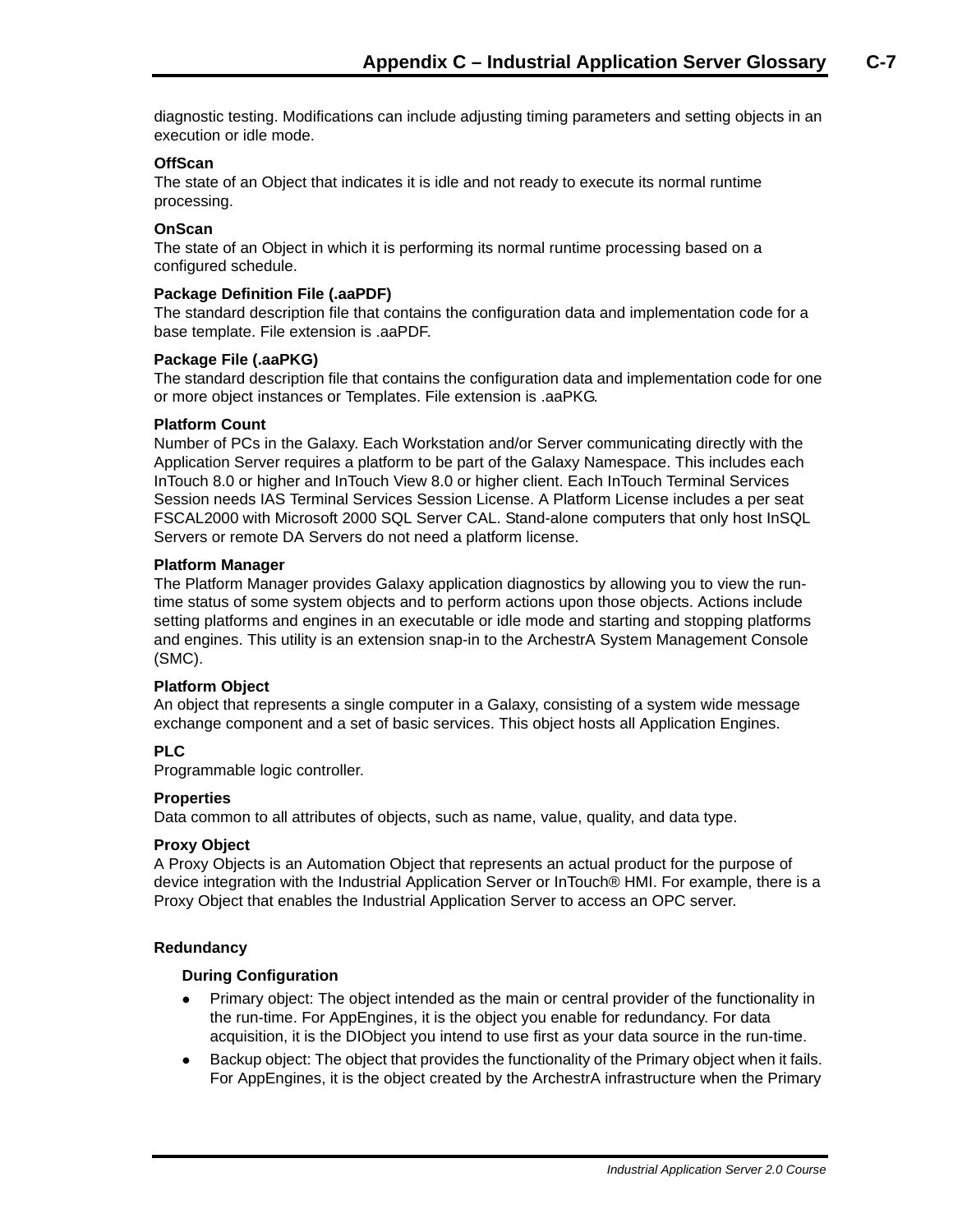object has been enabled for redundancy. For data acquisition, it is the DIObject you do not intend to use first as your data source in the run-time.

## **During Run-Time**

- Active object: The object that is currently executing desired functions. For AppEngines, it is the object that is hosting and executing ApplicationObjects. For data acquisition, it is the object that is providing field device data through the RedundantDIObject.
- Standby object: The passive object; that is, it is waiting for a failure in the Active object's condition or for a force-failover. For AppEngines, it is the object that monitors the status of the Active AppEngine. For data acquisition, it is the object that is not providing field device data through the RedundantDIObject.

#### **Redundant DI Object**

The RedundantDIObject monitors and controls the redundant DIObject data sources. Unlike redundant AppEngines, individual DIObject data sources do not have redundancy-related states. For all intents and purposes, they function as standalone objects.

## **Reference**

A string that refers to an object or to data within one of its attributes.

## **Relational Reference**

A reference to an object's attributes that uses a keyword in place of an object's tagname. These keywords allow a reference to be made by an object's relationship to the target attribute. Examples of these keywords are "Me", "MyPlatform", and "MyContainer".

#### **Remote Reference**

The ability to redirect ArchestrA object references or references to remote InTouch tags. The new script function used to redirect remote references at runtime is IOSetRemoteReferences.

## **Runtime**

The InTouch® (WindowViewer™) function that provides the viewing of data from the configuration of the application in InTouch development (WindowMaker).

#### **Scan Group**

A DAGroup that requires only the update interval be defined and the data will be retrieved at the requested rate.

#### **Scan State**

The Scan State of an object in run-time. This can be either off-scan or on-scan.

#### **Security**

Industrial Application Server security is applied to IDE, SMC, and the runtime data level. At the runtime data level which centralizes the definition of all permissions to the ApplicationObjects. These ApplicationObjects can be accessed by a variety of clients but the security is centrally defined allowing ease of maintenance. The users that are allowed to modify these ApplicationObjects at runtime are mapped to the objects by user defined roles. These roles can be mapped directly to existing groups in a Microsoft Domain or workgroup.

#### **SmartSymbols**

SmartSymbols are objects that integrate object-oriented technology with InTouch graphics to transform them into reusable templates. Changes made to the templates automatically propagate throughout an application – even across multiple networked PC nodes. They are created from a graphic in an InTouch window that has been made into a cell and converted into a SmartSymbol. In addition, libraries of SmartSymbols can be exported to other applications and plants, enabling companies to standardize on graphics throughout the entire organization.

# **System Management Console (SMC)**

The central runtime system administration/management user interface in which all required runtime administration functions can be accomplished.